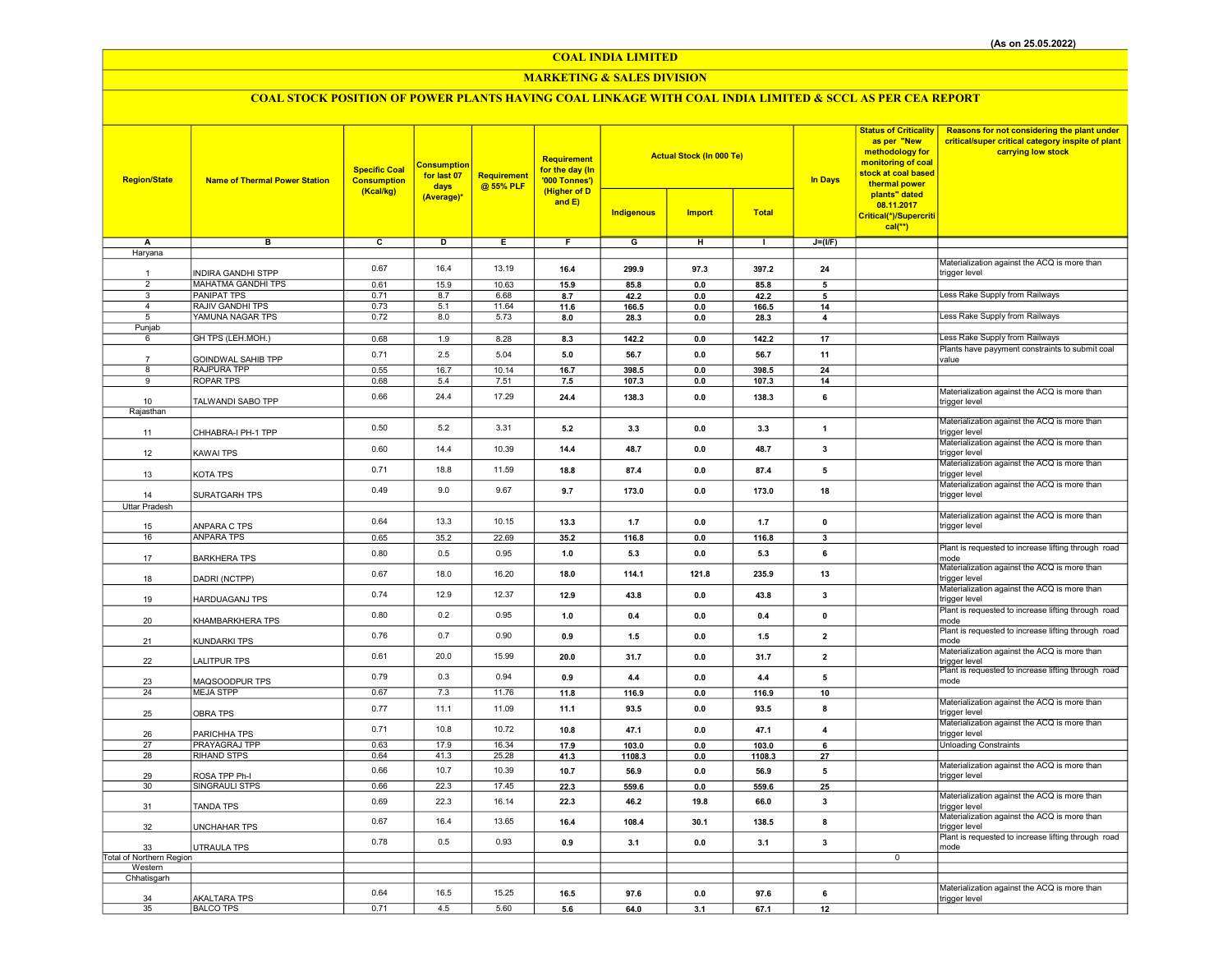## COAL INDIA LIMITED

## MARKETING & SALES DIVISION

# COAL STOCK POSITION OF POWER PLANTS HAVING COAL LINKAGE WITH COAL INDIA LIMITED & SCCL AS PER CEA REPORT

| <b>Region/State</b> | <b>Name of Thermal Power Station</b>       | <b>Specific Coal</b><br><b>Consumption</b><br>(Kcal/kg) | <b>Consumption</b><br>for last 07<br>days<br>(Average)* | Requirement<br>@ 55% PLF | Requirement<br>for the day (In<br>'000 Tonnes')<br>(Higher of D<br>and $E$ ) | Indigenous     | <b>Actual Stock (In 000 Te)</b><br><b>Import</b> | <b>Total</b>   | <b>In Days</b> | <b>Status of Criticality</b><br>as per "New<br>methodology for<br>monitoring of coal<br>stock at coal based<br>thermal power<br>plants" dated<br>08.11.2017<br>Critical(*)/Supercriti<br>$cal$ <sup>**</sup> ) | Reasons for not considering the plant under<br>critical/super critical category inspite of plant<br>carrying low stock |
|---------------------|--------------------------------------------|---------------------------------------------------------|---------------------------------------------------------|--------------------------|------------------------------------------------------------------------------|----------------|--------------------------------------------------|----------------|----------------|----------------------------------------------------------------------------------------------------------------------------------------------------------------------------------------------------------------|------------------------------------------------------------------------------------------------------------------------|
| А                   | в                                          | c                                                       | D                                                       | Е.                       | F.                                                                           | G              | н                                                | л.             | $J=(I/F)$      |                                                                                                                                                                                                                |                                                                                                                        |
| 36                  | <b>BANDAKHAR TPP</b>                       | 0.71                                                    | 4.3                                                     | 2.81                     | 4.3                                                                          | 20.9           | 0.0                                              | 20.9           | 5              |                                                                                                                                                                                                                | Materialization against the ACQ is more than<br>trigger level                                                          |
| 37                  | <b>BARADARHA TPS</b>                       | 0.77                                                    | 18.2                                                    | 12.25                    | 18.2                                                                         | 137.8          | 0.0                                              | 137.8          | 8              |                                                                                                                                                                                                                |                                                                                                                        |
| 38                  | <b>BHILAI TPS</b>                          | 0.76                                                    | 7.8                                                     | 5.01                     | 7.8                                                                          | 94.4           | 3.9                                              | 98.3           | 13             |                                                                                                                                                                                                                |                                                                                                                        |
|                     |                                            | 0.75                                                    | 0.0                                                     | 5.95                     | 6.0                                                                          | 25.1           | 0.0                                              | 25.1           |                |                                                                                                                                                                                                                | Materialization against the ACQ is more than                                                                           |
| 39                  | <b>BINJKOTE TPP</b>                        |                                                         |                                                         |                          |                                                                              |                |                                                  |                | 4              |                                                                                                                                                                                                                | trigger level                                                                                                          |
| 40                  | <b>DSPM TPS</b>                            | 0.69                                                    | 6.8                                                     | 4.56                     | 6.8                                                                          | 31.7           | 0.0                                              | 31.7           | 5              |                                                                                                                                                                                                                |                                                                                                                        |
| 41<br>42            | <b>KORBA STPS</b><br><b>KORBA-WEST TPS</b> | 0.67<br>0.78                                            | 39.5<br>16.2                                            | 22.94<br>13.79           | 39.5                                                                         | 405.3          | 0.0                                              | 405.3          | 10             |                                                                                                                                                                                                                |                                                                                                                        |
| 43                  | LARA TPP                                   | 0.66                                                    | 23.2                                                    | 13.92                    | 16.2<br>23.2                                                                 | 218.7<br>234.9 | 0.0<br>0.0                                       | 218.7<br>234.9 | 13<br>10       |                                                                                                                                                                                                                |                                                                                                                        |
|                     |                                            |                                                         |                                                         |                          |                                                                              |                |                                                  |                |                |                                                                                                                                                                                                                | Materialization against the ACQ is more than                                                                           |
| 44                  | NAWAPARA TPP                               | 0.79                                                    | 4.3                                                     | 6.28                     | 6.3                                                                          | 21.2           | 0.0                                              | 21.2           | 3              |                                                                                                                                                                                                                | trigger level                                                                                                          |
| 45                  | PATHADI TPP                                | 0.65                                                    | 6.5                                                     | 5.18                     | 6.5                                                                          | 49.4           | 0.0                                              | 49.4           | 8              |                                                                                                                                                                                                                | Supply restricted considering high stock at their<br>end                                                               |
| 46                  | <b>SIPAT STPS</b>                          | 0.68                                                    | 33.6                                                    | 26.62                    | 33.6                                                                         | 393.0          | 13.7                                             | 406.7          | 12             |                                                                                                                                                                                                                |                                                                                                                        |
|                     |                                            | 0.84                                                    | 27.3                                                    | 26.52                    | 27.3                                                                         | 112.3          | 0.0                                              | 112.3          | 4              |                                                                                                                                                                                                                | Materialization against the ACQ is more than                                                                           |
| 47                  | TAMNAR TPP                                 |                                                         |                                                         |                          |                                                                              |                |                                                  |                |                |                                                                                                                                                                                                                | trigger level                                                                                                          |
| 48                  | UCHPINDA TPP                               | 0.75                                                    | 15.4                                                    | 14.22                    | 15.4                                                                         | 48.0           | 0.0                                              | 48.0           | 3              |                                                                                                                                                                                                                | Materialization against the ACQ is more than<br>trigger level                                                          |
| Gujarat             |                                            |                                                         |                                                         |                          |                                                                              |                |                                                  |                |                |                                                                                                                                                                                                                |                                                                                                                        |
|                     |                                            |                                                         |                                                         |                          |                                                                              |                |                                                  |                |                |                                                                                                                                                                                                                | Materialization against the ACQ is more than                                                                           |
| 49                  | <b>GANDHI NAGAR TPS</b>                    | 0.69                                                    | 9.0                                                     | 5.71                     | 9.0                                                                          | 15.4           | 0.0                                              | 15.4           | $\overline{2}$ |                                                                                                                                                                                                                | trigger level                                                                                                          |
| 50                  | SABARMATI (D-F STATIONS)                   | 0.57                                                    | 4.2                                                     | 2.74                     | 4.2                                                                          | 13.8           | 66.1                                             | 79.9           | #REF!          |                                                                                                                                                                                                                |                                                                                                                        |
|                     |                                            | 0.67                                                    | 10.7                                                    | 9.85                     | 10.7                                                                         | 28.0           | 0.0                                              | 28.0           | 3              |                                                                                                                                                                                                                | Materialization against the ACQ is more than<br>trigger level                                                          |
| 51                  | <b>UKAI TPS</b>                            |                                                         |                                                         |                          |                                                                              |                |                                                  |                |                |                                                                                                                                                                                                                | Materialization against the ACQ is more than                                                                           |
| 52                  | <b>WANAKBORI TPS</b>                       | 0.67                                                    | 23.8                                                    | 20.22                    | 23.8                                                                         | 151.2          | 0.0                                              | 151.2          | 6              |                                                                                                                                                                                                                | trigger level                                                                                                          |
| Madhya Pradesh      |                                            |                                                         |                                                         |                          |                                                                              |                |                                                  |                |                |                                                                                                                                                                                                                |                                                                                                                        |
| 53                  | <b>AMARKANTAK EXT TPS</b>                  | 0.65                                                    | 2.9                                                     | 1.80                     | 2.9                                                                          | 45.6           | 0.0                                              | 45.6           | 16             |                                                                                                                                                                                                                |                                                                                                                        |
| 54                  | <b>ANUPPUR TPP</b>                         | 0.65                                                    | 13.4                                                    | 10.31                    | 13.4                                                                         | 62.9           | 0.0                                              | 62.9           | 5              |                                                                                                                                                                                                                |                                                                                                                        |
| 55                  | <b>BINA TPS</b>                            | 0.74                                                    | 5.0                                                     | 4.88                     | 5.0                                                                          | 30.4           | 0.0                                              | 30.4           | 6              |                                                                                                                                                                                                                | Materialization against the ACQ is more than<br>trigger level                                                          |
| 56                  | <b>GADARWARA TPP</b>                       | 0.66                                                    | 18.0                                                    | 13.93                    | 18.0                                                                         | 31.9           | 89.3                                             | 121.2          | $\overline{7}$ |                                                                                                                                                                                                                | Materialization against the ACQ is more than<br>trigger level                                                          |
|                     |                                            | 0.60                                                    | 15.7                                                    | 10.45                    | 15.7                                                                         | 54.6           | 75.2                                             | 129.8          | 8              |                                                                                                                                                                                                                | Materialization against the ACQ is more than<br>trigger level                                                          |
| 57<br>58            | KHARGONE STPP<br>SANJAY GANDHI TPS         | 0.82                                                    | 13.4                                                    | 14.57                    | 14.6                                                                         | 48.8           | 0.0                                              | 48.8           | 3              |                                                                                                                                                                                                                | Non payment of dues                                                                                                    |
| 59                  | SATPURA TPS                                | 0.67                                                    | 5.2                                                     | 11.79                    | 11.8                                                                         | 100.7          | 0.0                                              | 100.7          | 9              |                                                                                                                                                                                                                | Non Payment of Dues                                                                                                    |
|                     |                                            |                                                         |                                                         | 5.06                     |                                                                              |                |                                                  |                |                |                                                                                                                                                                                                                | Materialization against the ACQ is more than                                                                           |
| 60                  | <b>SEIONI TPP</b>                          | 0.64                                                    | 7.9                                                     |                          | 7.9                                                                          | 39.2           | 0.0                                              | 39.2           | 5              |                                                                                                                                                                                                                | trigger level                                                                                                          |
| 61                  | SHREE SINGAJI TPP                          | 0.71                                                    | 29.5                                                    | 23.50                    | 29.5                                                                         | 167.2          | 0.0                                              | 167.2          | 6              |                                                                                                                                                                                                                | Non Payment of Dues                                                                                                    |
| 62                  | <b>VINDHYACHAL STPS</b>                    | 0.69                                                    | 66.3                                                    | 43.60                    | 66.3                                                                         | 1533.1         | 0.0                                              | 1533.1         | 23             |                                                                                                                                                                                                                |                                                                                                                        |
| Maharashtra         |                                            |                                                         |                                                         |                          |                                                                              |                |                                                  |                |                |                                                                                                                                                                                                                | Materialization against the ACQ is more than                                                                           |
| 63                  | <b>AMRAVATI TPS</b>                        | 0.62                                                    | 11.0                                                    | 11.07                    | 11.1                                                                         | 43.9           | 0.0                                              | 43.9           | $\overline{4}$ |                                                                                                                                                                                                                | trigger level                                                                                                          |
| 64                  | <b>BHUSAWAL TPS</b>                        | 0.72                                                    | 18.5                                                    | 11.44                    | 18.5                                                                         | 21.2           | 0.0                                              | 21.2           | $\mathbf{1}$   |                                                                                                                                                                                                                | Non payment of dues                                                                                                    |
| 65                  | <b>BUTIBORI TPP</b>                        | 0.67                                                    | 0.0                                                     | 5.31                     | 5.3                                                                          | 59.7           | 0.0                                              | 59.7           | 11             |                                                                                                                                                                                                                |                                                                                                                        |
| 66                  | CHANDRAPUR(MAHARASHTRA) STPS               | 0.78                                                    | 38.5                                                    | 30.17                    | 38.5                                                                         | 284.1          | 0.0                                              | 284.1          | $\overline{7}$ |                                                                                                                                                                                                                | Non payment of dues<br>Materialization against the ACQ is more than                                                    |
| 67                  | <b>DAHANU TPS</b>                          | 0.62                                                    | 6.2                                                     | 4.09                     | 6.2                                                                          | 3.4            | 0.5                                              | 3.9            | $\overline{1}$ |                                                                                                                                                                                                                | trigger level                                                                                                          |
| 68                  | DHARIWAL TPP                               | 0.67                                                    | 7.0                                                     | 5.34                     | 7.0                                                                          | 57.8           | 0.0                                              | 57.8           | 8              |                                                                                                                                                                                                                | Materialization against the ACQ is more than<br>trigger level<br>Materialization against the ACQ is more than          |
| 69                  | <b>GMR WARORA TPS</b>                      | 0.67                                                    | 8.2                                                     | 5.29                     | 8.2                                                                          | 97.8           | 0.0                                              | 97.8           | 12             |                                                                                                                                                                                                                | trigger level                                                                                                          |
| 70                  | KHAPARKHEDA TPS                            | 0.89                                                    | 20.2                                                    | 15.72                    | 20.2                                                                         | 101.6          | 0.0                                              | 101.6          | 5              |                                                                                                                                                                                                                | Materialization against the ACQ is more than<br>trigger level                                                          |
| 71                  | <b>KORADI TPS</b>                          | 0.76                                                    | 28.9                                                    | 22.08                    | 28.9                                                                         | 94.5           | $0.0\,$                                          | 94.5           | 3              |                                                                                                                                                                                                                | Non payment of dues                                                                                                    |
|                     |                                            |                                                         |                                                         |                          |                                                                              |                |                                                  |                |                |                                                                                                                                                                                                                | Materialization against the ACQ is more than                                                                           |
| 72                  | <b>MAUDA TPS</b>                           | 0.70                                                    | 25.6                                                    | 21.29                    | 25.6                                                                         | 124.9          | 24.6                                             | 149.5          | 6              |                                                                                                                                                                                                                | trigger level                                                                                                          |
| 73                  | <b>NASIK TPS</b>                           | 0.81                                                    | 6.4                                                     | 6.72                     | 6.7                                                                          | 20.4           | 0.0                                              | 20.4           | 3              |                                                                                                                                                                                                                | Non payment of dues                                                                                                    |
| 74                  | <b>PARAS TPS</b>                           | 0.74                                                    | 7.0                                                     | 4.90                     | 7.0                                                                          | 86.4           | 0.0                                              | 86.4           | 12             |                                                                                                                                                                                                                | Non payment of dues                                                                                                    |
| 75                  | <b>PARLITPS</b>                            | 0.67                                                    | 6.3                                                     | 6.65                     | 6.7                                                                          | 119.4          | 0.0                                              | 119.4          | 18             |                                                                                                                                                                                                                | Non payment of dues                                                                                                    |
| 76                  | <b>SOLAPUR STPS</b>                        | 0.56                                                    | 7.2                                                     | 9.73                     | 9.7                                                                          | 76.7           | 14.7                                             | 91.4           | 9              |                                                                                                                                                                                                                | Materialization against the ACQ is more than<br>trigger level                                                          |
| 77                  | <b>TIRORA TPS</b>                          | 0.66                                                    | 39.2                                                    | 28.73                    | 39.2                                                                         | 189.2          | 0.0                                              | 189.2          | 5              |                                                                                                                                                                                                                | Materialization against the ACQ is more than<br>trigger level                                                          |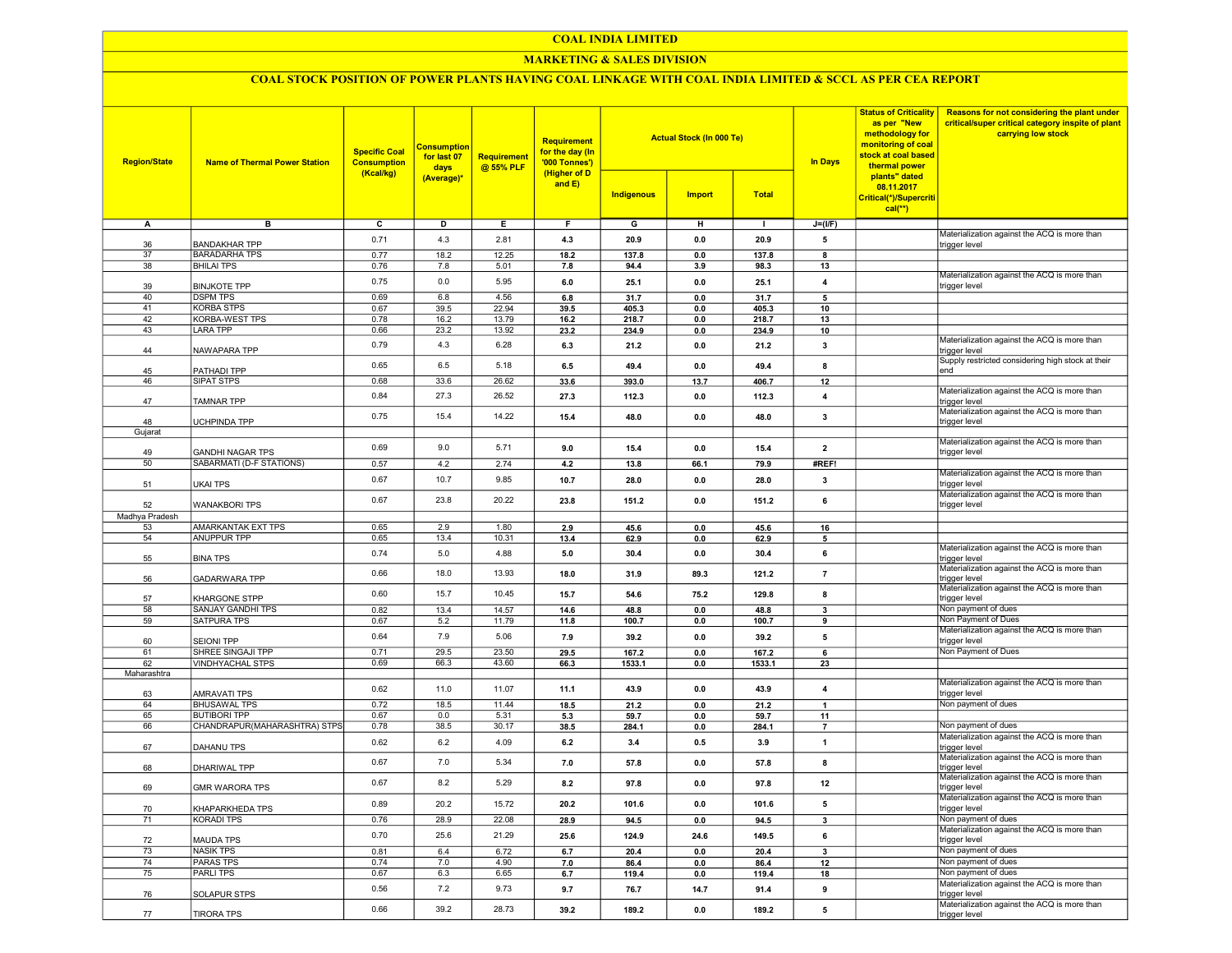#### COAL INDIA LIMITED

## **MARKETING & SALES DIVISION**

# COAL STOCK POSITION OF POWER PLANTS HAVING COAL LINKAGE WITH COAL INDIA LIMITED & SCCL AS PER CEA REPORT

| <b>Region/State</b>      | <b>Name of Thermal Power Station</b> | <b>Specific Coal</b><br><b>Consumption</b><br>(Kcal/kg) | <b>Consumption</b><br>for last 07<br>days<br>(Average)* | Requirement<br>@ 55% PLF | <b>Requirement</b><br>for the day (In<br>'000 Tonnes')<br>(Higher of D<br>and $E$ ) | <b>Indigenous</b> | <b>Actual Stock (In 000 Te)</b><br><b>Import</b> | <b>Total</b>   | <b>In Days</b>           | <b>Status of Criticality</b><br>as per "New<br>methodology for<br>monitoring of coal<br>stock at coal based<br>thermal power<br>plants" dated<br>08.11.2017<br>Critical(*)/Supercriti<br>$cal$ (**) | Reasons for not considering the plant under<br>critical/super critical category inspite of plant<br>carrying low stock |
|--------------------------|--------------------------------------|---------------------------------------------------------|---------------------------------------------------------|--------------------------|-------------------------------------------------------------------------------------|-------------------|--------------------------------------------------|----------------|--------------------------|-----------------------------------------------------------------------------------------------------------------------------------------------------------------------------------------------------|------------------------------------------------------------------------------------------------------------------------|
| Δ                        | в                                    | $\overline{c}$                                          | $\overline{D}$                                          | Ε                        | F                                                                                   | G                 | н                                                | $\blacksquare$ | $J=(VF)$                 |                                                                                                                                                                                                     |                                                                                                                        |
| 78                       | <b>WARDHA WARORA TPP</b>             | 0.66                                                    | 5.3                                                     | 4.71                     | 5.3                                                                                 | 147.2             | 0.0                                              | 147.2          | 28                       |                                                                                                                                                                                                     |                                                                                                                        |
| Total of Western Region  |                                      |                                                         |                                                         |                          |                                                                                     |                   |                                                  |                |                          | $\overline{0}$                                                                                                                                                                                      |                                                                                                                        |
| Southern                 |                                      |                                                         |                                                         |                          |                                                                                     |                   |                                                  |                |                          |                                                                                                                                                                                                     |                                                                                                                        |
| Andhra Pradesh           |                                      |                                                         |                                                         |                          |                                                                                     |                   |                                                  |                |                          |                                                                                                                                                                                                     |                                                                                                                        |
| 79                       | DAMODARAM SANJEEVAIAH TPS            | 0.66                                                    | 10.9                                                    | 13.85                    | 13.8                                                                                | 73.6              | 0.0                                              | 73.6           | 5                        |                                                                                                                                                                                                     | Materialization against the ACQ is more than<br>trigger level                                                          |
| 80                       | Dr. N.TATA RAO TPS                   | 0.77                                                    | 26.7                                                    | 17.90                    | 26.7                                                                                | 119.4             | 0.0                                              | 119.4          | $\overline{4}$           |                                                                                                                                                                                                     | Materialization against the ACQ is more than<br>trigger level                                                          |
| 81                       | PAINAMPURAM TPP                      | 0.59                                                    | 14.6                                                    | 10.21                    | 14.6                                                                                | 35.4              | 117.9                                            | 153.3          | 11                       |                                                                                                                                                                                                     | Materialization against the ACQ is more than<br>trigger level                                                          |
| 82                       | RAYALASEEMA TPS                      | 0.76                                                    | 19.4                                                    | 16.60                    | 19.4                                                                                | 38.3              | 0.0                                              | 38.3           | $\overline{\mathbf{2}}$  |                                                                                                                                                                                                     | Materialization against the ACQ is more than<br>trigger level<br>Materialization against the ACQ is more than          |
| 83                       | SIMHADRI                             | 0.78                                                    | 22.1                                                    | 20.54                    | 22.1                                                                                | 324.8             | 78.5                                             | 403.3          | 18                       |                                                                                                                                                                                                     | trigger level<br>Materialization against the ACQ is more than                                                          |
| 84                       | <b>SGPL TPP</b>                      | 0.53                                                    | 14.0                                                    | 9.26                     | 14.0                                                                                | 1.4               | 204.7                                            | 206.1          | 15                       |                                                                                                                                                                                                     | trigger level                                                                                                          |
| 85                       | <b>VIZAG TPP</b>                     | 0.67                                                    | 12.8                                                    | 9.20                     | 12.8                                                                                | 40.8              | 0.0                                              | 40.8           | 3                        |                                                                                                                                                                                                     | Less Supply of rakes from Railways                                                                                     |
| Karnataka                |                                      |                                                         |                                                         |                          |                                                                                     |                   |                                                  |                |                          |                                                                                                                                                                                                     |                                                                                                                        |
| 86                       | <b>BELLARY TPS</b>                   | 0.63                                                    | 10.4                                                    | 14.23                    | 14.2                                                                                | 171.7             | 0.0                                              | 171.7          | 12                       |                                                                                                                                                                                                     | Materialization against the ACQ is more than<br>trigger level                                                          |
| 87                       | <b>KUDGI STPP</b>                    | 0.63                                                    | 14.2                                                    | 19.90                    | 19.9                                                                                | 116.6             | 7.7                                              | 124.3          | 6                        |                                                                                                                                                                                                     | Materialization against the ACQ is more than<br>trigger level                                                          |
| 88                       | <b>RAICHUR TPS</b>                   | 0.66                                                    | 14.6                                                    | 14.98                    | 15.0                                                                                | 81.8              | 0.0                                              | 81.8           | 5                        |                                                                                                                                                                                                     | Materialization against the ACQ is more than<br>trigger level                                                          |
| 89<br>Tamil Nadu         | YERMARUS TPP                         | 0.62                                                    | 11.9                                                    | 13.09                    | 13.1                                                                                | 135.2             | 0.0                                              | 135.2          | 10                       |                                                                                                                                                                                                     | Materialization against the ACQ is more than<br>trigger level                                                          |
|                          |                                      |                                                         |                                                         |                          |                                                                                     |                   |                                                  |                |                          |                                                                                                                                                                                                     | Materialization against the ACQ is more than                                                                           |
| 90                       | <b>METTUR TPS</b>                    | 0.81                                                    | 13.1                                                    | 8.98                     | 13.1                                                                                | 141.0             | 0.0                                              | 141.0          | 11                       |                                                                                                                                                                                                     | trigger level                                                                                                          |
| 91                       | METTUR TPS - II                      | 0.78                                                    | 7.3                                                     | 6.16                     | 7.3                                                                                 | 57.7              | 0.0                                              | 57.7           | 8                        |                                                                                                                                                                                                     | Materialization against the ACQ is more than<br>trigger level                                                          |
| 92                       | NORTH CHENNAI TPS                    | 0.82                                                    | 25.1                                                    | 19.78                    | 25.1                                                                                | 739               | 32.5                                             | 106.4          | 4                        |                                                                                                                                                                                                     | Materialization against the ACQ is more than<br>trigger level                                                          |
| 93                       | <b>TUTICORIN TPS</b>                 | 0.96                                                    | 10.3                                                    | 13.31                    | 13.3                                                                                | 128.0             | 0.0                                              | 128.0          | 10                       |                                                                                                                                                                                                     | Materialization against the ACQ is more than<br>trigger level<br>Materialization against the ACQ is more than          |
| 94                       | <b>VALLUR TPP</b>                    | 0.72                                                    | 17.8                                                    | 14.26                    | 17.8                                                                                | 167.6             | 2.0                                              | 169.6          | 10                       |                                                                                                                                                                                                     | trigger level                                                                                                          |
| Telangana<br>95          | <b>BHADRADRI TPP</b>                 | 0.69                                                    | 7.9                                                     | 9.83                     | 9.8                                                                                 | 114.1             | 0.0                                              | 114.1          | 12                       |                                                                                                                                                                                                     |                                                                                                                        |
| 96                       | <b>KAKATIYA TPS</b>                  | 0.57                                                    | 13.5                                                    | 8.33                     | 13.5                                                                                | 145.4             | 0.0                                              | 145.4          | 11                       |                                                                                                                                                                                                     |                                                                                                                        |
| 97                       | KOTHAGUDEM TPS (NEW)                 | 0.64                                                    | 14.3                                                    | 8.46                     | 14.3                                                                                | 72.6              | 0.0                                              | 72.6           | $\overline{\phantom{a}}$ |                                                                                                                                                                                                     |                                                                                                                        |
| 98                       | KOTHAGUDEM TPS (STAGE-7)             | 0.50                                                    | 9.3                                                     | 5.23                     | 9.3                                                                                 | 51.0              | 0.0                                              | 51.0           | 5                        |                                                                                                                                                                                                     |                                                                                                                        |
| 99                       | <b>RAMAGUNDEM STPS</b>               | 0.62                                                    | 29.9                                                    | 21.33                    | 29.9                                                                                | 166.9             | 19.9                                             | 186.8          | 6                        |                                                                                                                                                                                                     |                                                                                                                        |
| 100                      | RAMAGUNDEM-B TPS                     | 0.77                                                    | 0.6                                                     | 0.64                     | 0.6                                                                                 | 11.1              | 0.0                                              | 11.1           | 17                       |                                                                                                                                                                                                     |                                                                                                                        |
| 101                      | <b>SINGARENI TPP</b>                 | 0.58                                                    | 15.3                                                    | 9.12                     | 15.3                                                                                | 88.4              | 0.0                                              | 88.4           | 6                        |                                                                                                                                                                                                     |                                                                                                                        |
| Total of Southern Region |                                      |                                                         |                                                         |                          |                                                                                     |                   |                                                  |                |                          | $\mathbf 0$                                                                                                                                                                                         |                                                                                                                        |
| Eastern                  |                                      |                                                         |                                                         |                          |                                                                                     |                   |                                                  |                |                          |                                                                                                                                                                                                     |                                                                                                                        |
| Bihar                    |                                      |                                                         |                                                         |                          |                                                                                     |                   |                                                  |                |                          |                                                                                                                                                                                                     |                                                                                                                        |
| 102                      | <b>BARAUNI TPS</b>                   | 0.63                                                    | 6.0                                                     | 5.90                     | 6.0                                                                                 | 59.5              | 0.0                                              | 59.5           | 10                       |                                                                                                                                                                                                     |                                                                                                                        |
| 103                      | <b>BARH I</b><br><b>BARH II</b>      | 0.67                                                    | 8.3                                                     | 5.84<br>11.67            | 8.3                                                                                 | 64.5              | 0.0                                              | 64.5           | 8                        |                                                                                                                                                                                                     |                                                                                                                        |
| 104<br>105               | KAHALGAON TPS                        | 0.67<br>0.80                                            | 16.7<br>27.6                                            | 24.62                    | 16.7<br>27.6                                                                        | 129.0<br>236.7    | 0.0<br>31.2                                      | 129.0<br>267.9 | 8<br>10                  |                                                                                                                                                                                                     | Materialization against the ACQ is more than<br>trigger level                                                          |
| 106                      | MUZAFFARPUR TPS                      | 0.77                                                    | 5.6                                                     | 3.95                     | 5.6                                                                                 | 42.8              | 0.0                                              | 42.8           | 8                        |                                                                                                                                                                                                     | Materialization against the ACQ is more than<br>trigger level                                                          |
| 107                      | <b>NABINAGAR STPP</b>                | 0.58                                                    | 27.8                                                    | 15.21                    | 27.8                                                                                | 133.7             | 4.0                                              | 137.8          | 5                        |                                                                                                                                                                                                     |                                                                                                                        |
| 108                      | NABINAGAR TPP                        | 0.69                                                    | 13.7                                                    | 9.06                     | 13.7                                                                                | 47.4              | 0.0                                              | 47.4           | $\mathbf{3}$             |                                                                                                                                                                                                     | Materialization against the ACQ is more than<br>trigger level                                                          |
| Jharkhand                |                                      |                                                         |                                                         |                          |                                                                                     |                   |                                                  |                |                          |                                                                                                                                                                                                     |                                                                                                                        |
| 109                      | BOKARO TPS 'A' EXP                   | 0.57                                                    | 5.6                                                     | 3.78                     | 5.6                                                                                 | 109.0             | 0.0                                              | 109.0          | 19                       |                                                                                                                                                                                                     |                                                                                                                        |
| 110                      | CHANDRAPURA(DVC) TPS                 | 0.61                                                    | 3.7                                                     | 4.06                     | 4.1                                                                                 | 160.9             | 24.3                                             | 185.1          | 46                       |                                                                                                                                                                                                     |                                                                                                                        |
| 111                      | <b>JOJOBERA TPS</b>                  | 0.69                                                    | 4.0                                                     | 2.18                     | 4.0                                                                                 | 43.2              | 0.0                                              | 43.2           | 11                       |                                                                                                                                                                                                     |                                                                                                                        |
| 112                      | <b>KODARMA TPP</b>                   | 0.62                                                    | 13.4                                                    | 8.23                     | 13.4                                                                                | 64.4              | 27.1                                             | 91.5           | $\overline{7}$           |                                                                                                                                                                                                     |                                                                                                                        |
| 113                      | MAHADEV PRASAD STPP                  | 0.70                                                    | 8.0                                                     | 5.01                     | 8.0                                                                                 | 45.5              | 0.0                                              | 45.5           | 6                        |                                                                                                                                                                                                     | Materialization against the ACQ is more than<br>trigger level                                                          |
| 114                      | MAITHON RB TPP                       | 0.64                                                    | 12.5                                                    | 8.89                     | 12.5                                                                                | 227.4             | 0.0                                              | 227.4          | 18                       |                                                                                                                                                                                                     |                                                                                                                        |